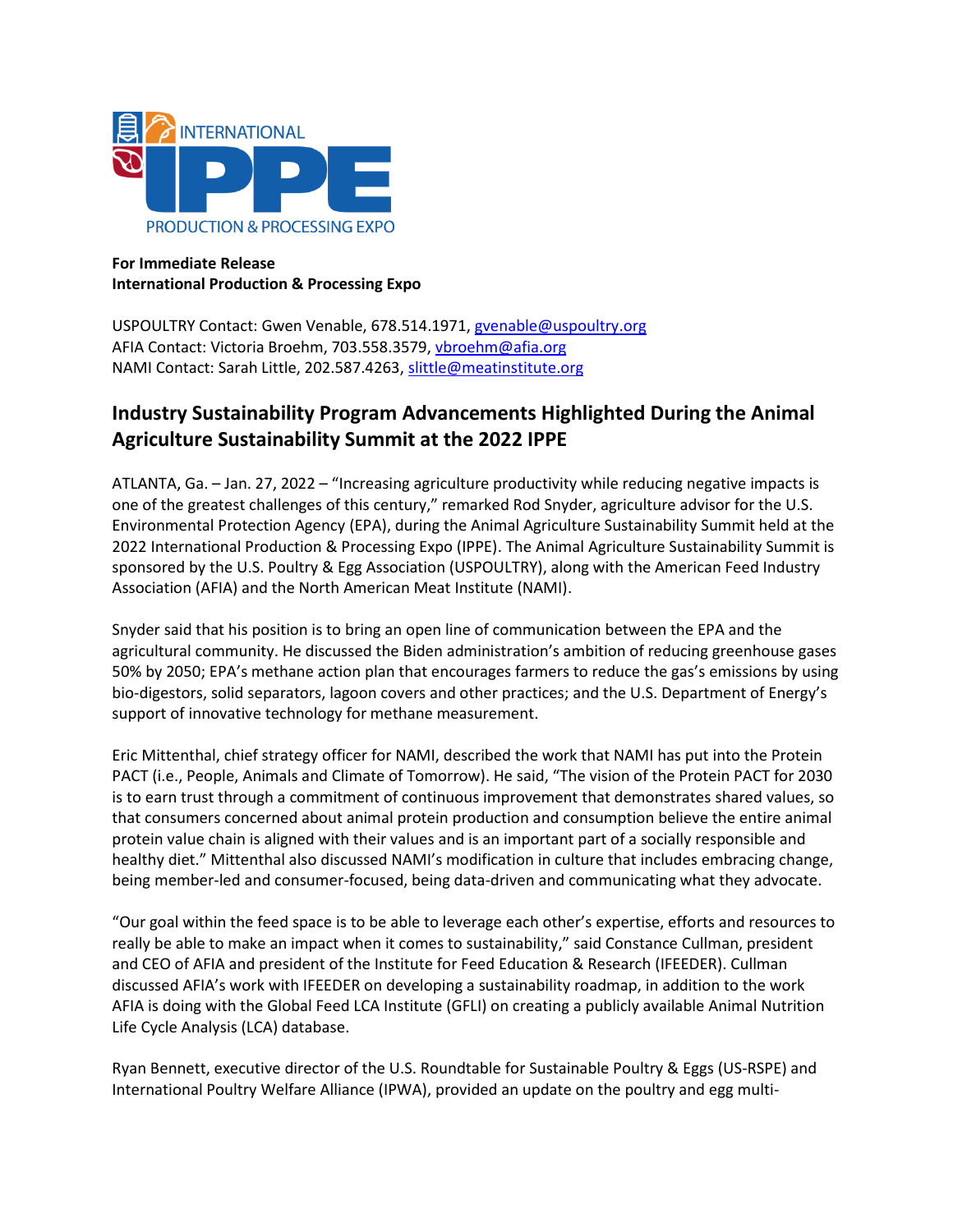stakeholder value chain's welfare and sustainability program development efforts. The update included the progress on the US-RSPE Sustainability Framework, which is a comprehensive reporting structure that measures and voluntarily verifies sustainability in areas that are important to the poultry and egg supply chain. This allows organizations to provide transparency to stakeholders while driving continuous improvement.





Rod Snyder, agriculture advisor for the U.S. Environmental Protection Agency, speaking during the Animal Agriculture Sustainability Summit at the 2022 IPPE.